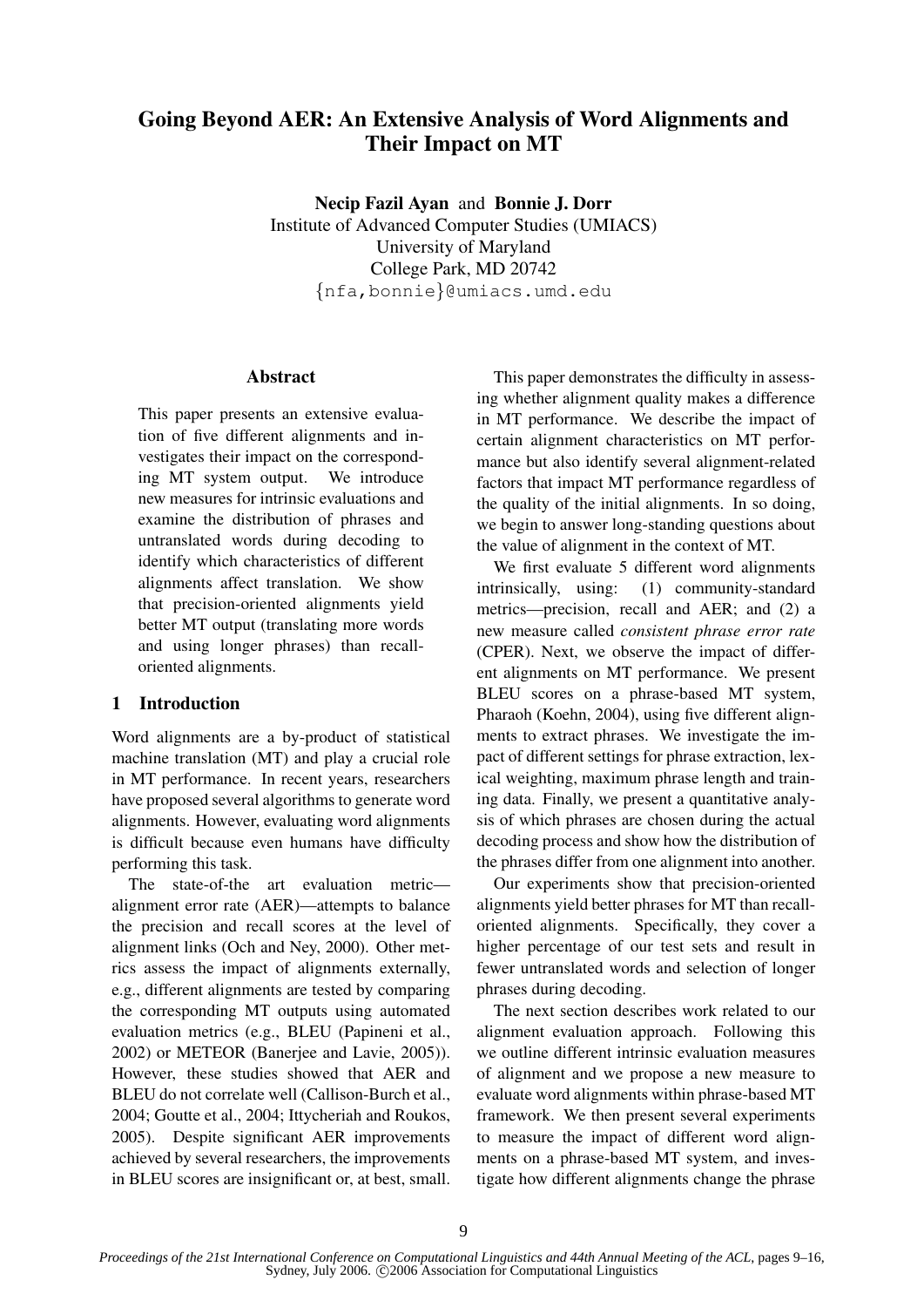selection in the same MT system.

# 2 Related Work

Starting with the IBM models (Brown et al., 1993), researchers have developed various statistical word alignment systems based on different models, such as hidden Markov models (HMM) (Vogel et al., 1996), log-linear models (Och and Ney, 2003), and similarity-based heuristic methods (Melamed, 2000). These methods are unsupervised, i.e., the only input is large parallel corpora. In recent years, researchers have shown that even using a limited amount of manually aligned data improves word alignment significantly (Callison-Burch et al., 2004). Supervised learning techniques, such as perceptron learning, maximum entropy modeling or maximum weighted bipartite matching, have been shown to provide further improvements on word alignments (Ayan et al., 2005; Moore, 2005; Ittycheriah and Roukos, 2005; Taskar et al., 2005).

The standard technique for evaluating word alignments is to represent alignments as a set of links (i.e., pairs of words) and to compare the generated alignment against manual alignment of the same data at the level of links. Manual alignments are represented by two sets: Probable  $(P)$ alignments and Sure (S) alignments, where  $S \subseteq$ P. Given A, P and S, the most commonly used metrics—precision (Pr), recall (Rc) and alignment error rate (AER)—are defined as follows:

$$
Pr = \frac{|A \cap P|}{|A|} \quad Re = \frac{|A \cap S|}{|S|}
$$

$$
AER = 1 - \frac{|A \cap S| + |A \cap P|}{|A| + |S|}
$$

Another approach to evaluating alignments is to measure their impact on an external application, e.g., statistical MT. In recent years, phrase-based systems (Koehn, 2004; Chiang, 2005) have been shown to outperform word-based MT systems; therefore, in this paper, we use a publicly-available phrase-based MT system, Pharaoh (Koehn, 2004), to investigate the impact of different alignments.

Although it is possible to estimate phrases directly from a training corpus (Marcu and Wong, 2002), most phrase-based MT systems (Koehn, 2004; Chiang, 2005) start with a word alignment and extract phrases that are consistent with the given alignment. Once the consistent phrases are extracted, they are assigned multiple scores (such

| <b>Test</b>  |                 |                    |                  |  |  |  |
|--------------|-----------------|--------------------|------------------|--|--|--|
| Lang<br>Pair | # of<br>Sent's  | # Words<br>(en/fl) | Source           |  |  |  |
| en-ch        | 491             | 14K/12K            | NIST MTEval'2002 |  |  |  |
| en-ar        | 450             | 13K/11K            | NIST MTEval'2003 |  |  |  |
|              | <b>Training</b> |                    |                  |  |  |  |
| en-ch        | 107K            | 4.1M/3.3M          | <b>FBIS</b>      |  |  |  |
| en-ar        | 44K             | 1.4M/1.1M          | News + Treebank  |  |  |  |

|                   |  | en-ch   $107K$   $4.1M/3.3M$   FBIS |                                         |  |  |  |  |
|-------------------|--|-------------------------------------|-----------------------------------------|--|--|--|--|
| en-ar $\vert$ 44K |  |                                     | $\mid$ 1.4M/1.1M $\mid$ News + Treebank |  |  |  |  |
|                   |  |                                     |                                         |  |  |  |  |

Table 1: Test and Training Data Used for Experiments

as translation probabilities and lexical weights), and the decoder's job is to choose the correct phrases based on those scores using a log-linear model.

## 3 Intrinsic Evaluation of Alignments

Our goal is to compare different alignments and to investigate how their characteristics affect the MT systems. We evaluate alignments in terms of precision, recall, alignment error rate (AER), and a new measure called consistent phrase error rate (CPER).

We focus on 5 different alignments obtained by combining two uni-directional alignments. Each uni-directional alignment is the result of running GIZA++ (Och, 2000b) in one of two directions (source-to-target and vice versa) with default configurations. The combined alignments that are used in this paper are as follows:

- 1. Union of both directions  $(S_{U})$ ,
- 2. Intersection of both directions  $(S_I)$ ,
- 3. A heuristic based combination technique called *grow-diag-final*  $(S_G)$ , which is the default alignment combination heuristic employed in Pharaoh (Koehn, 2004),
- 4-5. Two supervised alignment combination techniques ( $S_A$  and  $S_B$ ) using 2 and 4 input alignments as described in (Ayan et al., 2005).

This paper examines the impact of alignments according to their orientation toward precision or recall. Among the five alignments above,  $S_{U}$  and  $S_G$  are recall-oriented while the other three are precision-oriented.  $S_B$  is an improved version of  $S_A$  which attempts to increase recall without a significant sacrifice in precision.

Manually aligned data from two language pairs are used in our intrinsic evaluations using the five combinations above. A summary of the training and test data is presented in Table 1.

Our gold standard for each language pair is a manually aligned corpus. English-Chinese an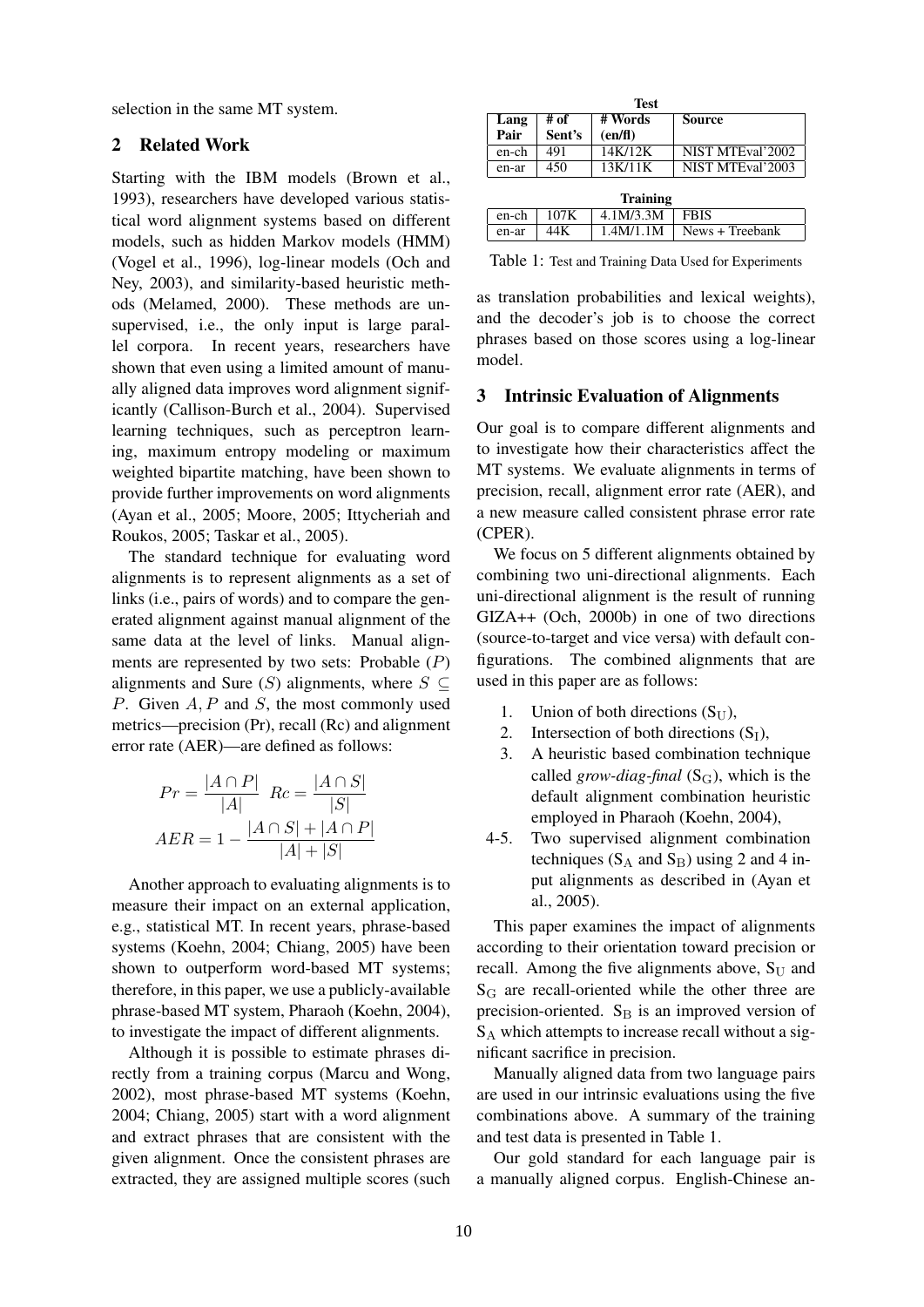notations distinguish between sure and probable alignment links, but English-Arabic annotations do not. The details of how the annotations are done can be found in (Ayan et al., 2005) and (Ittycheriah and Roukos, 2005).

## 3.1 Precision, Recall and AER

Table 2 presents the precision, recall, and AER for 5 different alignments on 2 language pairs. For each of these metrics, a different system achieves the best score – respectively, these are  $S_I$ ,  $S_U$ , and  $S_{\text{B}}$ .  $S_{\text{U}}$  and  $S_{\text{G}}$  yield low precision, high recall alignments. In contrast,  $S_I$  yields very high precision but very low recall.  $S_A$  and  $S_B$  attempt to balance these two measures but their precision is still higher than their recall. Both systems have nearly the same precision but  $S_B$  yields significantly higher recall than SA.

| Align.      | en-ch                     |      |      | en-ar   |                        |                   |
|-------------|---------------------------|------|------|---------|------------------------|-------------------|
| Sys.        | $\overline{\mathbf{P}}$ r | Rc   | AER  | $P_{r}$ | $\overline{\text{Re}}$ | AER               |
| $S_{U}$     | 58.3                      | 84.5 | 31.6 | 56.0    | 84.1                   | 32.8              |
| $\rm S_G$   | 61.9                      | 82.6 | 29.7 | 60.2    | 83.0                   | 30.2              |
| $S_{I}$     | 94.8                      | 53.6 | 31.2 | 96.1    | 57.1                   | 28.4              |
| $S_A$       | 87.0                      | 74.6 | 19.5 | 88.6    | 71.1                   | $\overline{21.1}$ |
| $S_{\rm B}$ | 87.8                      | 80.5 | 15.9 | 90.1    | 76.1                   | 17.5              |

Table 2: Comparison of 5 Different Alignments using AER (on English-Chinese and English-Arabic)

#### 3.2 Consistent Phrase Error Rate

In this section, we present a new method, called *consistent phrase error rate* (CPER), for evaluating word alignments in the context of phrasebased MT. The idea is to compare phrases consistent with a given alignment against phrases that would be consistent with human alignments.

CPER is similar to AER but operates at the phrase level instead of at the word level. To compute CPER, we define a link in terms of the position of its start and end words in the phrases. For instance, the phrase link  $(i_1, i_2, j_1, j_2)$  indicates that the English phrase  $e_{i_1}, \ldots, e_{i_2}$  and the FL phrase  $f_{j_1}, \ldots, f_{j_2}$  are consistent with the given alignment. Once we generate the set of phrases  $P_A$  and  $P_G$  that are consistent with a given alignment A and a manual alignment G, respectively, we compute precision (*Pr*), recall (*Rc*), and CPER as follows: $<sup>1</sup>$ </sup>

$$
Pr = \frac{|P_A \cap P_G|}{|P_A|} \quad Re = \frac{|P_A \cap P_G|}{|P_G|}
$$

$$
CPER = 1 - \frac{2 \times Pr \times Re}{Pr + Re}
$$

|                           |               | <b>Chinese</b> | Arabic        |               |
|---------------------------|---------------|----------------|---------------|---------------|
| Align.                    | <b>CPER-3</b> | <b>CPER-7</b>  | <b>CPER-3</b> | <b>CPER-7</b> |
| $\mathrm{S}_{\mathrm{U}}$ | 63.2          | 73.3           | 55.6          | 67.1          |
| $S_G$                     | 59.5          | 69.4           | 52.0          | 62.6          |
| $S_I$                     | 50.8          | 69.8           | 50.7          | 67.6          |
| $S_A$                     | 40.8          | 51.6           | 42.0          | 54.1          |
| $\rm S_{\rm B}$           | 36.8          | 45.1           | 36.1          |               |

Table 3: Consistent Phrase Error Rates with Maximum Phrase Lengths of 3 and 7

CPER penalizes incorrect or missing alignment links more severely than AER. While computing AER, an incorrect alignment link reduces the number of correct alignment links by 1, affecting precision and recall slightly. Similarly, if there is a missing link, only the recall is reduced slightly. However, when computing CPER, an incorrect or missing alignment link might result in more than one phrase pair being eliminated from or added to the set of phrases. Thus, the impact is more severe on both precision and recall.



Figure 1: Sample phrases that are generated from a human alignment and an automated alignment: Gray cells show the alignment links, and rectangles show the possible phrases.

In Figure 1, the first box represents a manual alignment and the other two represent automated alignments A. In the case of a missing alignment link (Figure 1b),  $P_A$  includes 9 valid phrases. For this alignment,  $AER = 1 - (2 \times 2/2 \times$  $2/3)/(2/2 + 2/3) = 0.2$  and  $CPER = 1 - (2 \times$  $5/9 \times 5/6$  $/(5/9 + 5/6) = 0.33$ . In the case of an incorrect alignment link (Figure 1c),  $P_A$  includes only 2 valid phrases, which results in a higher CPER  $(1 - (2 \times 2/2 \times 2/6)/(2/2 + 2/6) = 0.49$ but a lower AER  $(1 - (2 \times 3/4 \times 3/3)/(3/4 +$  $3/3$  = 0.14).

Table 3 presents the CPER values on two different language pairs, using 2 different maximum phrase lengths. For both maximum phrase lengths,  $S_A$  and  $S_B$  yield the lowest CPER. For all 5 alignments—in both languages—CPER increases as the length of the phrase increases. For all alignments except  $S_I$ , this amount of increase is nearly the same on both languages. Since  $S_I$  contains very few alignment points, the number of generated phrases dramatically increases, yielding

<sup>&</sup>lt;sup>1</sup>Note that CPER is equal to  $1 - F$ -score.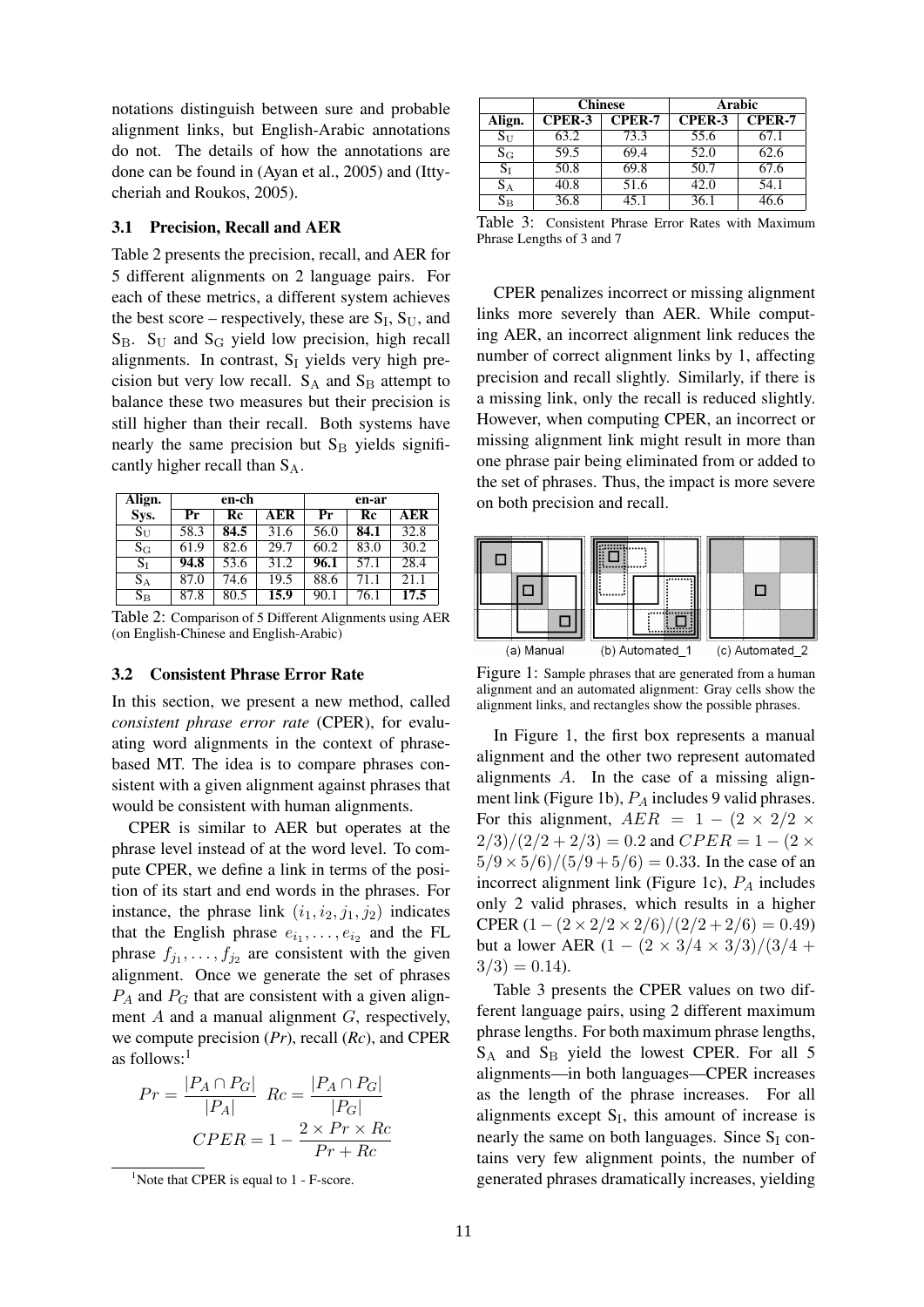poor precision and CPER as the maximum phrase length increases.

# 4 Evaluating Alignments within MT

We now move from intrinsic measurement to extrinsic measurement using an off-the-shelf phrasebased MT system Pharaoh (Koehn, 2004). Our goal is to identify the characteristics of alignments that change MT behavior and the types of changes induced by these characteristics.

All MT system components were kept the same in our experiments except for the component that generates a phrase table from a given alignment. We used the corpora presented in Table 1 to train the MT system. The phrases were scored using translation probabilities and lexical weights in two directions and a phrase penalty score. We also use a language model, a distortion model and a word penalty feature for MT.

We measure the impact of different alignments on Pharaoh using three different settings:

- 1. Different maximum phrase length,
- 2. Different sizes of training data, and
- 3. Different lexical weighting.

For maximum phrase length, we used 3 (based on what was suggested by (Koehn et al., 2003) and 7 (the default maximum phrase length in Pharaoh).

For lexical weighting, we used the original weighting scheme employed in Pharaoh and a modified version. We realized that the publiclyavailable implementation of Pharaoh computes the lexical weights only for non-NULL alignment links. As a consequence, loose phrases containing NULL-aligned words along their edges receive the same lexical weighting as tight phrases without NULL-aligned words along the edges. We therefore adopted a modified weighting scheme following (Koehn et al., 2003), which incorporates NULL alignments.

MT output was evaluated using the standard evaluation metric BLEU (Papineni et al., 2002).<sup>2</sup> The parameters of the MT System were optimized for BLEU metric on NIST MTEval'2002 test sets using minimum error rate training (Och, 2003), and the systems were tested on NIST MTEval'2003 test sets for both languages.

The SRI Language Modeling Toolkit was used to train a trigram model with modified Kneser-Ney smoothing on 155M words of English newswire text, mostly from the Xinhua portion of the Gigaword corpus. During decoding, the number of English phrases per FL phrase was limited to 100 and phrase distortion was limited to 4.

#### 4.1 BLEU Score Comparison

Table 4 presents the BLEU scores for Pharaoh runs on Chinese with five different alignments using different settings for maximum phrase length (3 vs. 7), size of training data (107K vs. 241K), and lexical weighting (original vs. modified).<sup>3</sup>

The modified lexical weighting yields huge improvements when the alignment leaves several words unaligned: the BLEU score for  $S_A$  goes from 24.26 to 25.31 and the BLEU score for  $S_B$ goes from 23.91 to 25.38. In contrast, when the alignments contain a high number of alignment links (e.g.,  $S_U$  and  $S_G$ ), modifying lexical weighting does not bring significant improvements because the number of phrases containing unaligned words is relatively low. Increasing the phrase length increases the BLEU scores for all systems by nearly 0.7 points and increasing the size of the training data increases the BLEU scores by 1.5-2 points for all systems. For all settings,  $S_{U}$  yields the lowest BLEU scores while  $S_B$  clearly outperforms the others.

Table 5 presents BLEU scores for Pharaoh runs on 5 different alignments on English-Arabic, using different settings for lexical weighting and maximum phrase lengths.<sup>4</sup> Using the original lexical weighting,  $S_A$  and  $S_B$  perform better than the others while  $S_U$  and  $S_I$  yield the worst results. Modifying the lexical weighting leads to slight reductions in BLEU scores for  $S_U$  and  $S_G$ , but improves the scores for the other 3 alignments significantly. Finally, increasing the maximum phrase length to 7 leads to additional improvements in BLEU scores, where  $S_G$  and  $S_U$  benefit nearly 2 BLEU points. As in English-Chinese, the worst BLEU scores are obtained by  $S_{U}$  while the best scores are produced by  $S_B$ .

As we see from the tables, the relation between intrinsic alignment measures (AER and CPER)

<sup>&</sup>lt;sup>2</sup>We used the NIST script (version 11a) for BLEU with its default settings: case-insensitive matching of  $n$ -grams up to  $n = 4$ , and the shortest reference sentence for the brevity penalty. The words that were not translated during decoding were deleted from the MT output before running the BLEU script.

 $3$ We could not run S<sub>B</sub> on the larger corpus because of the lack of required inputs.

<sup>&</sup>lt;sup>4</sup>Due to lack of additional training data, we could not do experiments using different sizes of training data on English-Arabic.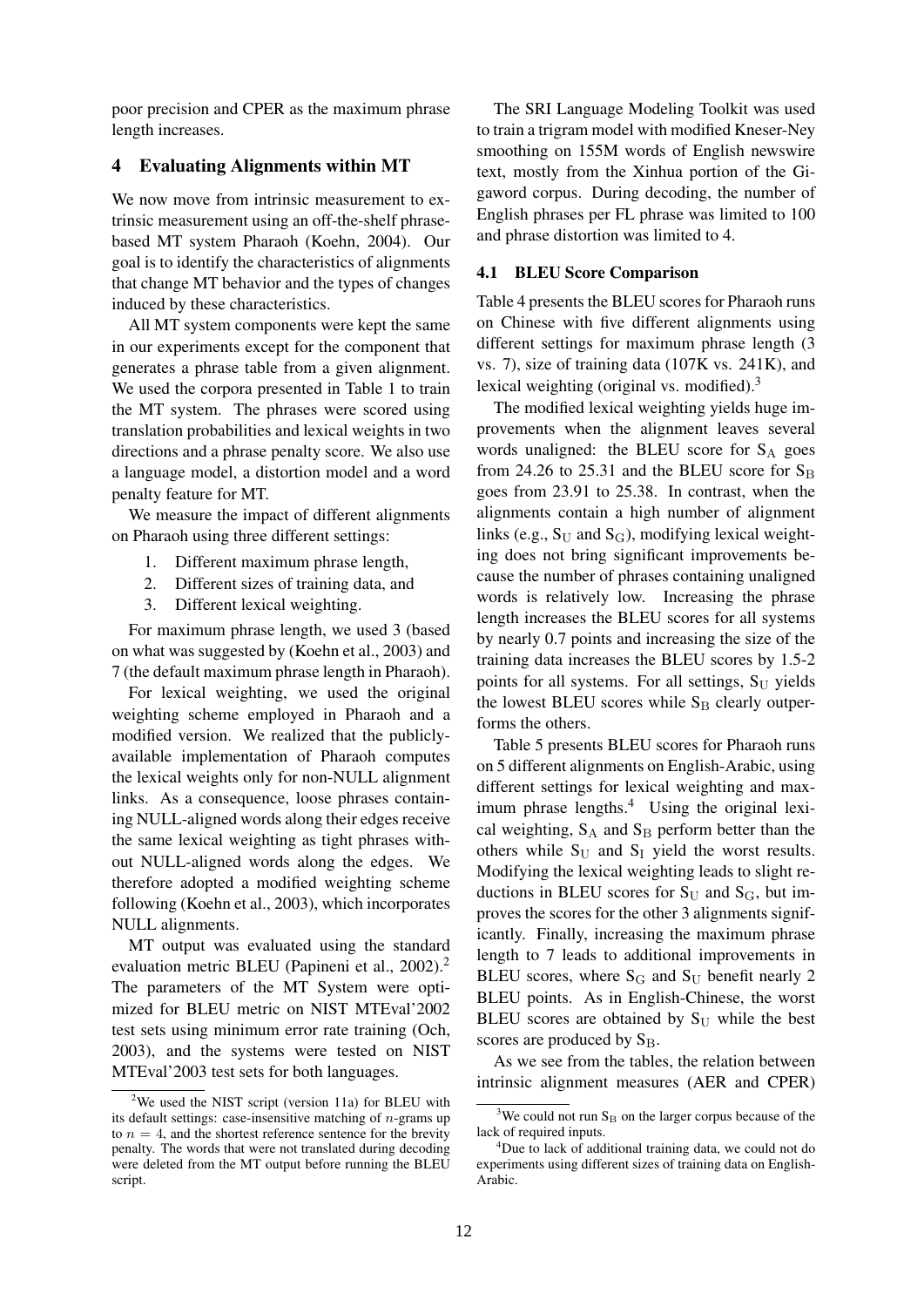|                  | Original          |                   | Modified          |                   | Modified | Modified |
|------------------|-------------------|-------------------|-------------------|-------------------|----------|----------|
| <b>Alignment</b> | Max Phr Len $=$ 3 | Max Phr Len=3     | Max Phr Len=7     | Max Phr Len= $3$  |          |          |
|                  | $ Corpus  = 107K$ | $ Corpus  = 107K$ | $ Corpus  = 107K$ | $ Corpus  = 241K$ |          |          |
| $S_{\rm U}$      | 22.56             | 22.66             | 23.30             | 24.40             |          |          |
| $S_{\rm G}$      | 23.65             | 23.79             | 24.48             | 25.54             |          |          |
| $S_{I}$          | 23.60             | 23.97             | 24.76             | 26.06             |          |          |
| $S_A$            | 24.26             | 25.31             | 25.99             | 26.92             |          |          |
| $S_{\rm B}$      | 23.91             | 25.38             | 26.14             | N/A               |          |          |

Table 4: BLEU Scores on English-Chinese with Different Lexical Weightings, Maximum Phrase Lengths and Training Data

|                  | $LW = Org$ | LW=Mod  | $LW = Mod$ |
|------------------|------------|---------|------------|
| <b>Alignment</b> | $MPL=3$    | $MPL=3$ | $MPL=7$    |
| $S_{\rm U}$      | 41.97      | 41.72   | 43.50      |
| $S_G$            | 44.06      | 43.82   | 45.78      |
| $S_I$            | 42.29      | 42.76   | 43.88      |
| $S_A$            | 44.49      | 45.23   | 46.06      |
| $\rm S_{\rm B}$  | 44.92      | 45.39   | 46.66      |

Table 5: BLEU Scores on English-Arabic with Different Lexical Weightings and Maximum Phrase Lengths

and the corresponding BLEU scores varies, depending on the language, lexical weighting, maximum phrase length, and training data size. For example, using a modified lexical weighting, the systems are ranked according to their BLEU scores as follows:  $S_B$ ,  $S_A$ ,  $S_G$ ,  $S_I$ ,  $S_U$ —an ordering that differs from that of AER but is identical to that of CPER (with a phrase length of 3) for Chinese. On the other hand, in Arabic, both AER and CPER provide a slightly different ranking from that of BLEU, with  $S_G$  and  $S_I$  swapping places.

### 4.2 Tight vs. Loose Phrases

To demonstrate how alignment-related components of the MT system might change the translation quality significantly, we did an additional experiment to compare different techniques for extracting phrases from a given alignment. Specifically, we are comparing two techniques for phrase extraction:

- 1. Loose phrases (the original 'consistent phrase extraction' method)
- 2. Tight phrases (the set of phrases where the first/last words on each side are forced to align to some word in the phrase pair)

Using tight phrases penalizes alignments with many unaligned words, whereas using loose phrases rewards them. Our goal is to compare the performance of precision-oriented vs. recalloriented alignments when we allow only tight phrases in the phrase extraction step. To simplify things, we used only 2 alignments:  $S_G$ , the best recall-oriented alignment, and  $S_B$ , the best precision-oriented alignment. For this experiment, we used modified lexical weighting and a maximum phrase length of 7.

|             | <b>Chinese</b> |       | Arabic |              |
|-------------|----------------|-------|--------|--------------|
| Alignment   | Tight<br>Loose |       | Loose  | <b>Tight</b> |
| $\rm Sc$    | 24.48          | 23.19 | 45.78  | 43.67        |
| $\rm S_{B}$ | 26.14          | 22.68 | 46.66  | 40.10        |

Table 6: BLEU Scores with Loose vs. Tight Phrases

Table 6 presents the BLEU scores for  $S_G$  and  $S_B$ using two different phrase extraction techniques on English-Chinese and English-Arabic. In both languages,  $S_B$  outperforms  $S_G$  significantly when loose phrases are used. However, when we use only tight phrases, the performance of  $S_B$  gets significantly worse (3.5 to 6.5 BLEU-score reduction in comparison to loose phrases). The performance of S<sup>G</sup> also gets worse but the degree of BLEUscore reduction is less than that of  $S_B$ . Overall  $S_G$  performs better than  $S_B$  with tight phrases; for English-Arabic, the difference between the two systems is more than 3 BLEU points. Note that, as before, the relation between the alignment measures and the BLEU scores varies, this time depending on whether loose phrases or tight phrases are used: both CPER and AER track the BLEU rankings for loose (but not for tight) phrases.

This suggests that changing alignment-related components of the system (i.e., phrase extraction and phrase scoring) influences the overall translation quality significantly for a particular alignment. Therefore, when comparing two alignments in the context of a MT system, it is important to take the alignment characteristics into account. For instance, alignments with many unaligned words are severely penalized when using tight phrases.

#### 4.3 Untranslated Words

We analyzed the percentage of words left untranslated during decoding. Figure 2 shows the percentage of untranslated words in the FL using the Chinese and Arabic NIST MTEval'2003 test sets.

On English-Chinese data (using all four settings given in Table 4)  $S_U$  and  $S_G$  yield the highest percentage of untranslated words while  $S_I$  produces the lowest percentage of untranslated words.  $S_A$ and  $S_B$  leave about 2% of the FL words phrases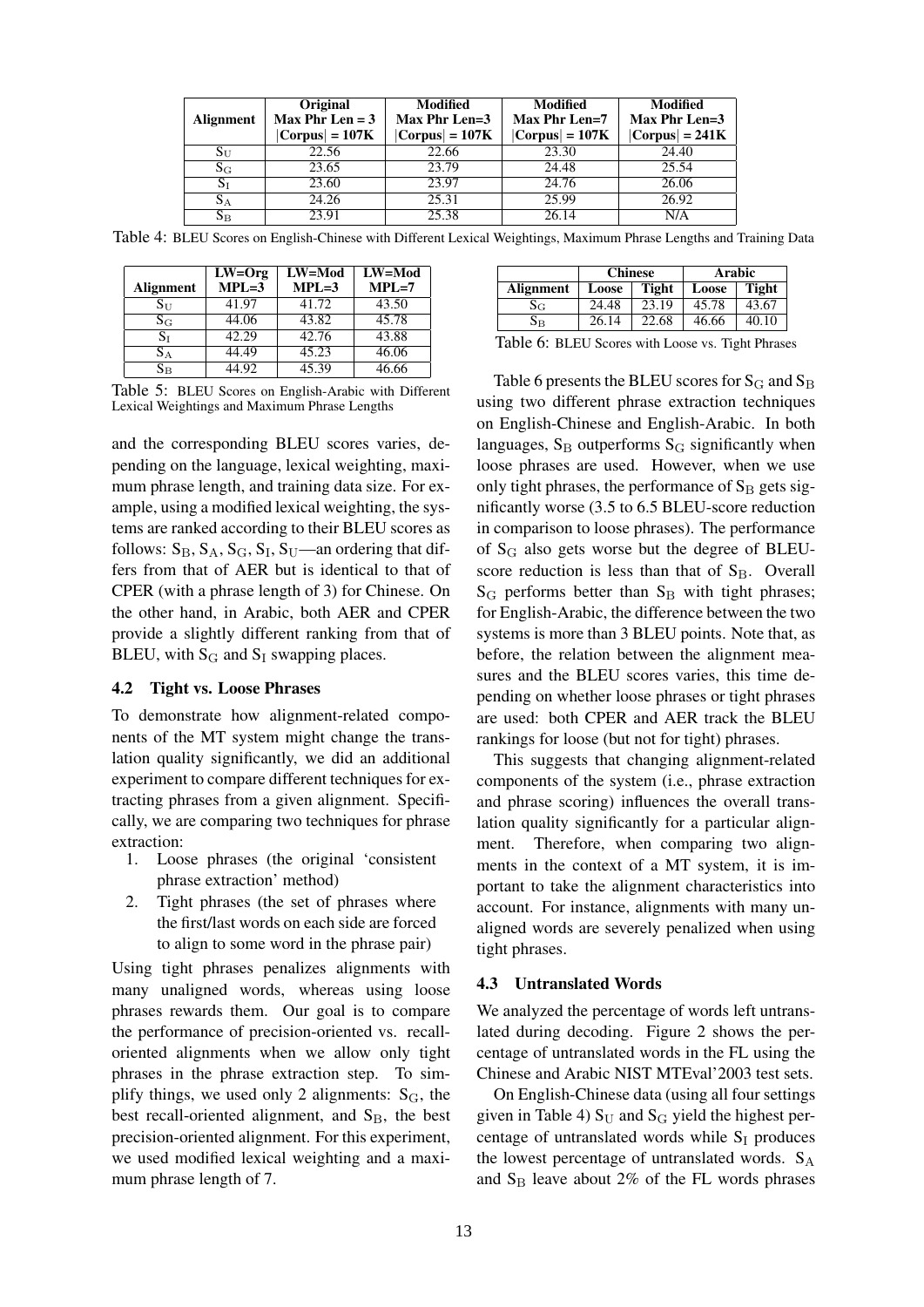

Figure 2: Percentage of untranslated words out of the total number of FL words

without translating them. Increasing the training data size reduces the percentage of untranslated words by nearly half with all five alignments. No significant impact on untranslated words is observed from modifying the lexical weights and changing the phrase length.

On English-Arabic data, all alignments result in higher percentages of untranslated words than English-Chinese, most likely due to data sparsity. As in Chinese-to-English translation,  $S_{U}$ is the worst and  $S_B$  is the best.  $S_I$  behaves quite differently, leaving nearly 7% of the words untranslated—an indicator of why it produces a higher BLEU score on Chinese but a lower score on Arabic compared to other alignments.

### 4.4 Analysis of Phrase Tables

This section presents several experiments to analyze how different alignments affect the size of the generated phrase tables, the distribution of the phrases that are used in decoding, and the coverage of the test set with the generated phrase tables.

Size of Phrase Tables The major impact of using different alignments in a phrase-based MT system is that each one results in a different phrase table. Table 7 presents the number of phrases that are extracted from five alignments using two different maximum phrase lengths (3 vs. 7) in two languages, after filtering the phrase table for MTEval'2003 test set. The size of the phrase table increases dramatically as the number of links in the initial alignment gets smaller. As a result, for both languages,  $S_U$  and  $S_G$  yield a much smaller

|                         |                                       | <b>Chinese</b> |                  | <b>Arabic</b> |
|-------------------------|---------------------------------------|----------------|------------------|---------------|
| Alignment               | $\overline{\text{MPL}}$ =7<br>$MPL=3$ |                | $MPL=3$          | $MPL=7$       |
| $S_{\mathrm{U}}$        | 106                                   | 122            | 32               | 38            |
| $S_G$                   | 161                                   | 181            | 48               | 55            |
| $\mathrm{S}_\mathrm{I}$ | 1331                                  | 3498           | 377              | 984           |
| $S_A$                   |                                       | 1856           | 297              | 594           |
| $\rm S_{\rm B}$         |                                       | 624            | $26\overline{2}$ |               |

Table 7: Number of Phrases in the Phrase Table Filtered for MTEval'2003 Test Sets (in thousands)

phrase table than the other three alignments. As the maximum phrase length increases, the size of the phrase table gets bigger for all alignments; however, the growth of the table is more significant for precision-oriented alignments due to the high number of unaligned words.

Distribution of Phrases To investigate how the decoder chooses phrases of different lengths, we analyzed the distribution of the phrases in the filtered phrase table and the phrases that were used to decode Chinese MTEval'2003 test set.<sup>5</sup> For the remaining experiments in the paper, we use modified lexical weighting, a maximum phrase length of 7, and 107K sentence pairs for training.

The top row in Figure 3 shows the distribution of the phrases generated by the five alignments (using a maximum phrase length of 7) according to their length. The "j-i" designators correspond to the phrase pairs with  $i$  FL words and  $i$  English words. For  $S_U$  and  $S_G$ , the majority of the phrases contain only one FL word, and the percentage of the phrases with more than 2 FL words is less than 18%. For the other three alignments, however, the distribution of the phrases is almost inverted. For S<sub>I</sub>, nearly 62% of the phrases contain more than 3 words on either FL or English side; for  $S_A$  and  $S_B$ , this percentage is around 45-50%.

Given the completely different phrase distribution, the most obvious question is whether the longer phrases generated by  $S_I$ ,  $S_A$  and  $S_B$  are actually used in decoding. In order to investigate this, we did an analysis of the phrases used to decode the same test set.

The bottom row of Figure 3 shows the percentage of phrases used to decode the Chinese MTEval'2003 test set. The distribution of the actual phrases used in decoding is completely the reverse of the distribution of the phrases in the entire filtered table. For all five alignments, the majority of the used phrases is one-to-one (between

 $5$ Due to lack of space, we will present results on Chinese-English only in the rest of this paper but the Arabic-English results show the same trends.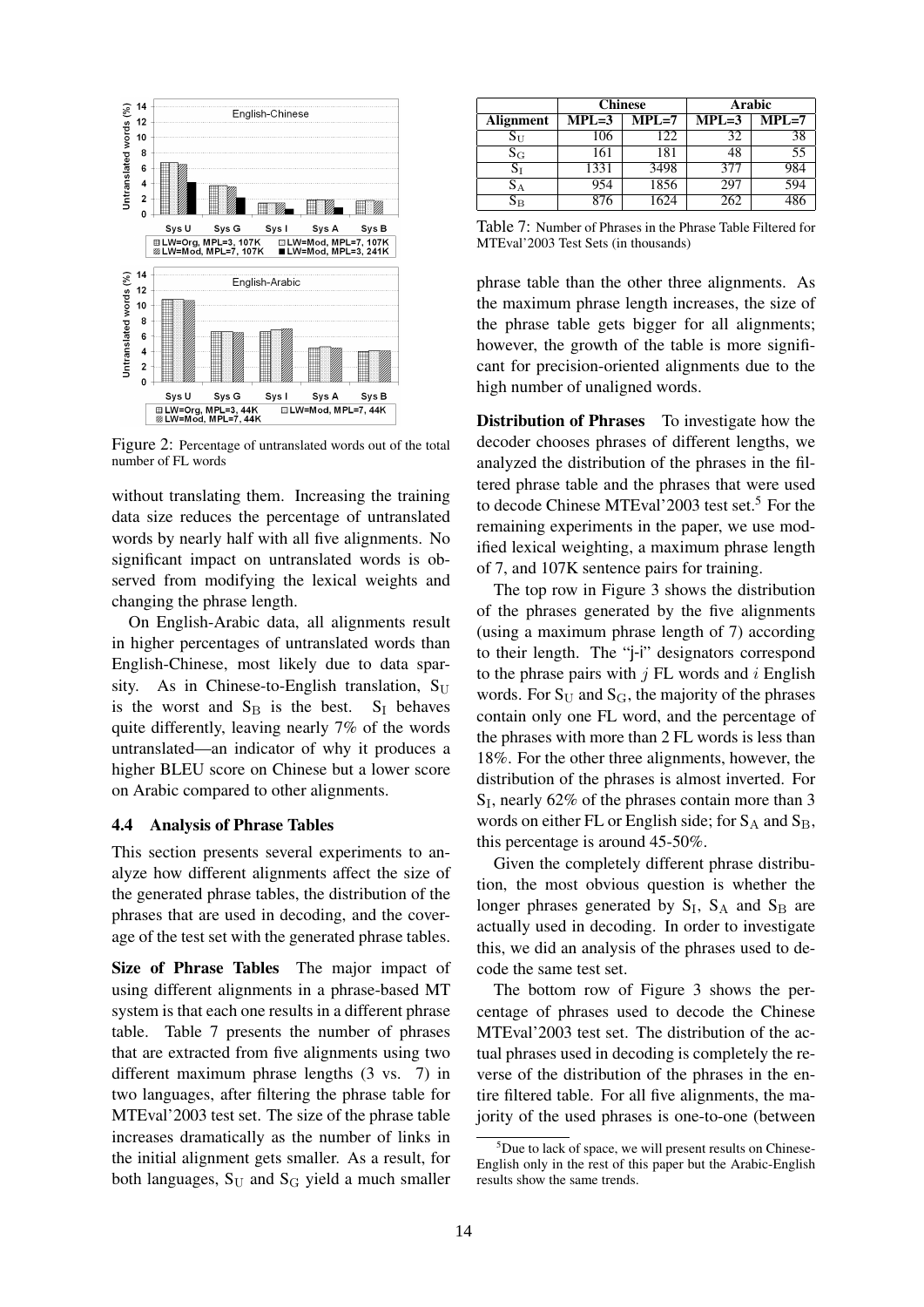

Figure 3: Distribution of the phrases in the phrase table filtered for Chinese MTEval'2003 test set (top row) and the phrases used in decoding the same test set (bottom row) according to their lengths

50-65% of the total number of phrases used in decoding).  $S_I$ ,  $S_A$  and  $S_B$  use the other phrase pairs (particularly 1-to-2 phrases) more than  $S_U$  and  $S_G$ .

Note that  $S_I$ ,  $S_A$  and  $S_B$  use only a small portion of the phrases with more than 3 words although the majority of the phrase table contains phrases with more than 3 words on one side. It is surprising that the inclusion of phrase pairs with more than 3 words in the search space increases the BLEU score although the majority of the phrases used in decoding is mostly one-to-one.

Length of the Phrases used in Decoding We also investigated the number and length of phrases that are used to decode the given test set for different alignments. Table 8 presents the average number of English and FL words in the phrases used in decoding Chinese MTEval'2003 test set. The decoder uses fewer phrases with  $S_I$ ,  $S_A$  and  $S_B$  than for the other two, thus yielding a higher number of FL words per phrase. The number of English words per phrase is also higher for these three systems than the other two.

Coverage of the Test Set Finally, we examine the coverage of a test set using phrases of a specific length in the phrase table. Table 9 presents

| <b>Alignment</b>          | Eng  | $ {\bf FL} $      |
|---------------------------|------|-------------------|
| $\mathrm{S}_{\mathrm{U}}$ | 1.39 | 1.28              |
| $\rm S_G$                 | 1.45 | 1.33              |
| $\rm S_I$                 | 1.51 | $1.5\overline{5}$ |
| $\rm S_{A}$               | 1.54 | 1.55              |
| $\rm S_{B}$               | 1.56 | 1.52              |

Table 8: The average length of the phrases that are used in decoding Chinese MTEval'2003 test set

the coverage of the Chinese MTEval'2003 test set (source side) using only phrases of a particular length (from 1 to 7). For this experiment, we assume that a word in the test set is covered if it is part of a phrase pair that exists in the phrase table (if a word is part of multiple phrases, it is counted only once). Not surprisingly, using only phrases with one FL word, more than 90% of the test set can be covered for all 5 alignments. As the length of the phrases increases, the coverage of the test set decreases. For instance, using phrases with 5 FL words results in less than 5% coverage of the test set.

|                         | <b>Phrase Length (FL)</b> |      |      |      |     |     |      |  |
|-------------------------|---------------------------|------|------|------|-----|-----|------|--|
| A                       |                           | 2    |      |      |     | 6   | 7    |  |
| $S_{\mathrm{U}}$        | 92.2                      | 59.5 | 21.4 | 6.7  | 1.3 | 0.4 | 0.1  |  |
| $\rm S_G$               | 95.5                      | 64.4 | 24.9 | 7.4  | 1.6 | 0.5 | 0.3  |  |
| $S_I$                   | 97.8                      | 75.8 | 38.0 | 13.8 | 4.6 | 1.9 | 1.2. |  |
| $\mathrm{S}_\mathrm{A}$ | 97.3                      | 75.3 | 36.1 | 12.5 | 3.8 | 1.5 | 0.8  |  |
| $S_{\rm B}$             | 97.5                      | 74.8 | 35.7 | 12.4 | 4.2 | 1.8 | 0.9  |  |

Table 9: Coverage of Chinese MTEval'2003 Test Set Using Phrases with a Specific Length on FL side (in percentages)

Table 9 reveals that the coverage of the test set is higher for precision-oriented alignments than recall-oriented alignments for all different lengths of the phrases. For instance,  $S_I$ ,  $S_A$ , and  $S_B$  cover nearly 75% of the corpus using only phrases with 2 FL words, and nearly 36% of the corpus using phrases with 3 FL words. This suggests that recalloriented alignments fail to catch a significant number of phrases that would be useful to decode this test set, and precision-oriented alignments would yield potentially more useful phrases.

Since precision-oriented alignments make a higher number of longer phrases available to the decoder (based on the coverage of phrases presented in Table 9), they are used more during decoding. Consequently, the major difference between the alignments is the coverage of the phrases extracted from different alignments. The more the phrase table covers the test set, the more the longer phrases are used during decoding, and precision-oriented alignments are better at generating high-coverage phrases than recall-oriented alignments.